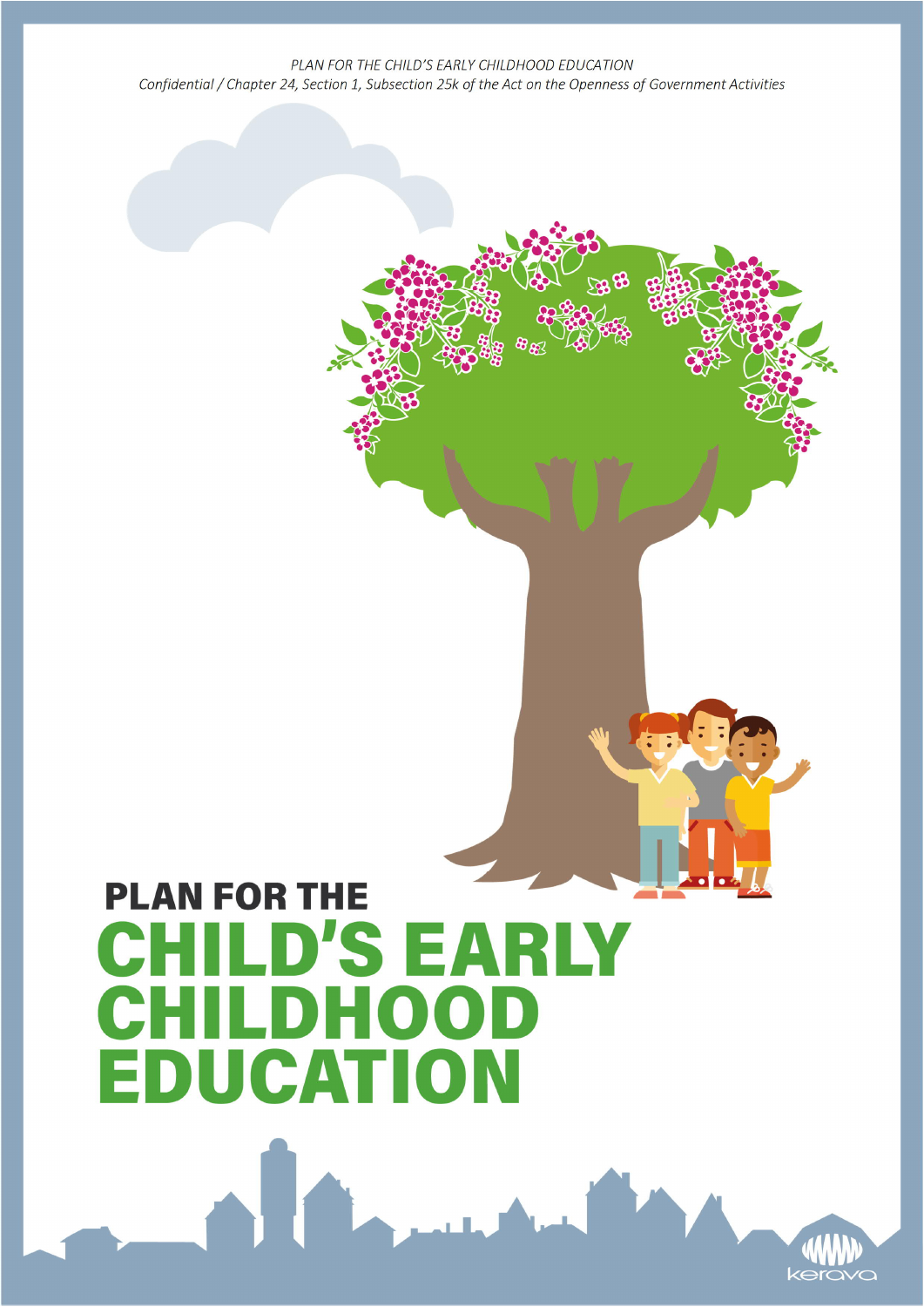**The child's early childhood education plan is made together with the child, guardian and early childhood education educator. Goals set for the pedagogic activities in early childhood education are registered in the plan.**

- The child's early childhood education plan is a pedagogic document that helps the child's guardian(s), the child and early childhood education educators reflect upon the child's growth, development and learning as well as wishes and needs for early childhood education.
- The viewpoint of including the child and family is essential in early childhood education at the City of Kerava.
- The child can participate either in the entire early childhood education plan discussion or just a part of it. The discussion is meant to highlight the child's wishes, growth, development and learning in a manner suitable for the child.
- Items in attachments 1 and 2 can be used as a basis for the discussion. The child fills in attachment 1 together with their parents to assess what the child is like. The child fills in attachment 2 together with the educator to assess their daily life in early childhood education.
- An early childhood education teacher is responsible for the child's early childhood education plan discussion and for making the plan. In exceptional circumstances, it can be agreed with the manager of the day care centre that the child's early childhood education plan discussion can be held and plan made by a day care worker. An early childhood education teacher / day care worker can complete attachment 2. As an exception, private childminders complete the child's early childhood education plan but the manager of the day care centre responsible for family day care approves the plan. Private day care centres operate in the same manner as municipal early childhood education.
- The child's inclusion is implemented in various ways. Ways of how the child has been included in the child's group are registered in the early childhood education plan (section 2.3), for example
	- attachments 1 and 2
	- interviews with the children
	- meetings
	- voting
	- friend and team work competence steps
	- peda.net materials, watching and assessing together
- The child's early childhood education plan is made mainly during August–November. In the spring, the child, guardians and educators assess how the goals in the child's early childhood education plan have been realised in pedagogic activities.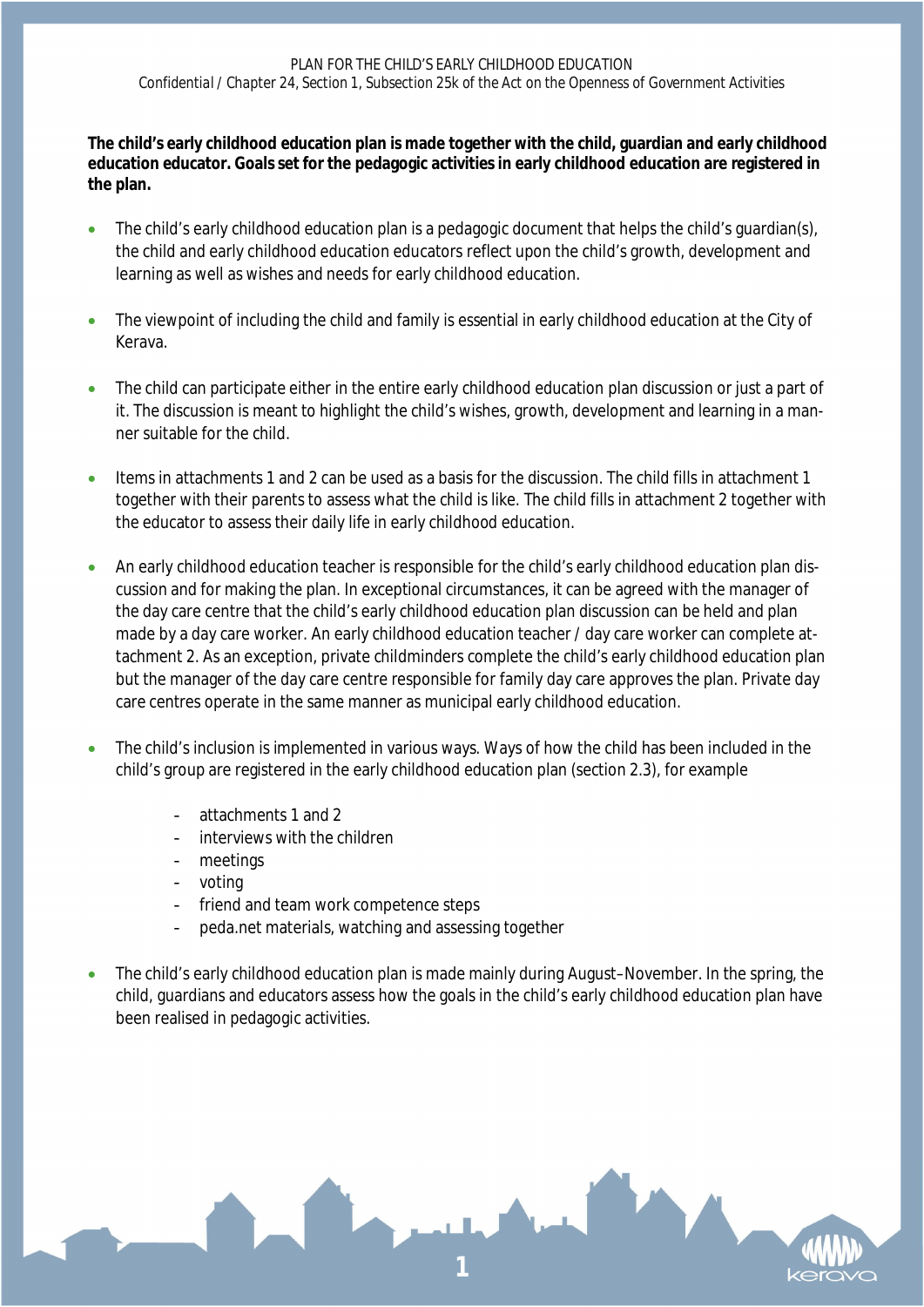- The manager of the day care centre has the right to check who the child's guardian is in order to make the early childhood education plan. In joint custody cases, both guardians have the right to participate in the child's early childhood education plan discussion and to see and sign the child's early childhood education plan. If the child's guardian does not want to / cannot participate in the child's early childhood education discussion, this is registered in the form.
- It's enough for one guardian to sign the child's early childhood education form but, in joint custody cases, both guardians have the right to sign the form.
- If the guardian(s) are not reached for the child's early childhood education discussion and to sign the form, this is registered in the form.
- The early childhood education plans of all the children in the group function as a basis when making the early childhood education plan for the group. It defines how the goals for the activities, stemming from the children's wishes and needs, are realised in the group's pedagogic activities.
- The child's early childhood education plan and attachments are stored on the City of Kerava's network drive in the day care centre group's own folder. Attachment 1 is stored on the network drive, either transcribed in electronic form or as a scan of the original paper attachment. In a private day care centre, the child's early childhood education plan and attachments are stored in a data secure place according to the private day care centre's storage practices, electronically if possible.
- The child's early childhood education plan is archived according to the archival instructions (*group letter 40/2019*) for documents created in early childhood education at the City of Kerava. If necessary when, for example, a child moves to a different municipality, data is transferred according to the City of Kerava's data transfer practices for early childhood education (*group letter 15/2019*). The guardian's consent is not needed when transferring data internally within the City of Kerava. It's allowed to transfer data internally within the organisation of the City of Kerava without a separate data transfer permission within the framework of the legislation (*group letter 15/2019*). In a private day care centre, the child's early childhood education plan is archived according to the day care centre's archival practices.

**2**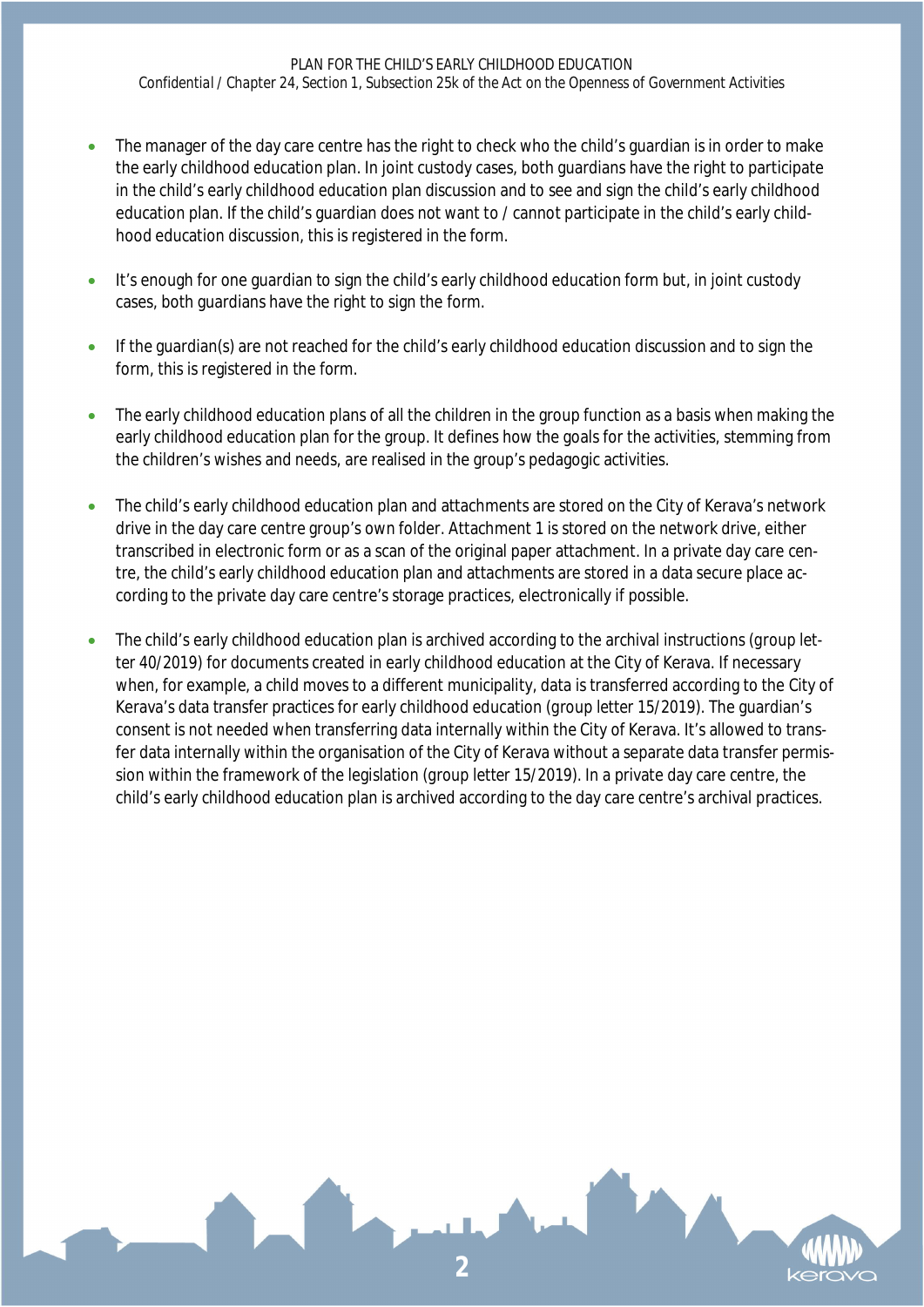## **1. BASIC DATA**

| The child's name                                                 | Date of birth |
|------------------------------------------------------------------|---------------|
|                                                                  |               |
|                                                                  |               |
| Place of early childhood education                               |               |
|                                                                  |               |
| Guardian(s) / other legal representative                         |               |
|                                                                  |               |
| Contact details for the guardian(s) / other legal representative |               |
|                                                                  |               |
|                                                                  |               |
| Further information regarding communication                      |               |
|                                                                  |               |
|                                                                  |               |
|                                                                  |               |
|                                                                  |               |
|                                                                  |               |
|                                                                  |               |

# **2. DRAFTING THE CHILD'S EARLY CHILDHOOD EDUCATION PLAN**

**2.1** Name and contact details of the person responsible for making the plan; date

**2.2** Other personnel and/or specialists who participated in making the plan

**2.3** The child's participation, opinion and wishes for early childhood education *(the child's wishes, how has the child been included, how have the child's opinions and wishes been heard).* **INSTRUCTIONS:** Summarise issues from attachments 1 and 2 and other ways of the child's inclusion. Attachment 1: This is what I'm like! and attachment 2: The child's own assessment of a day at early childhood education.

**2.4** How are the guardians' viewpoints considered and how has collaboration been organised? *(E.g. the family's culture, festivities, convictions, which interpreter was used.)*



**3**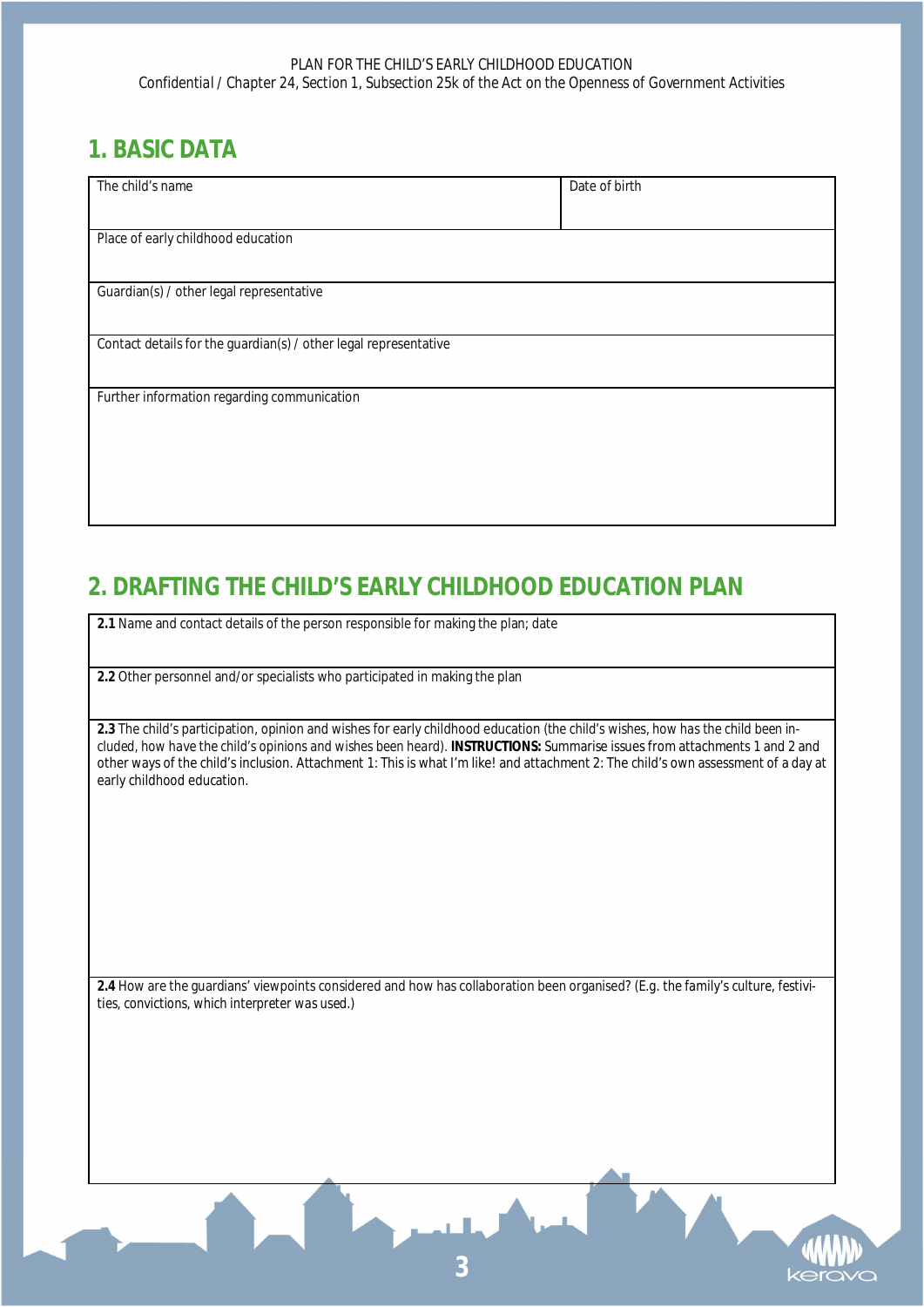#### *PLAN FOR THE CHILD'S EARLY CHILDHOOD EDUCATION*

*Confidential / Chapter 24, Section 1, Subsection 25k of the Act on the Openness of Government Activities*

| an important bedtime toy, resting customs).                                                                                      |       |
|----------------------------------------------------------------------------------------------------------------------------------|-------|
|                                                                                                                                  |       |
|                                                                                                                                  |       |
|                                                                                                                                  |       |
|                                                                                                                                  |       |
|                                                                                                                                  |       |
| Support from a special education teacher at early childhood education.<br>Name and contact details of special education teacher: |       |
|                                                                                                                                  |       |
|                                                                                                                                  |       |
| Other specialist in the child's matters.                                                                                         |       |
| Name and contact details:                                                                                                        |       |
|                                                                                                                                  |       |
|                                                                                                                                  |       |
| Pedagogic support is strengthened by offering intensified support for the child.                                                 | as of |
|                                                                                                                                  |       |
| Pedagogic support is strengthened by offering special support for the child.                                                     | as of |
|                                                                                                                                  |       |
|                                                                                                                                  |       |
|                                                                                                                                  |       |
|                                                                                                                                  |       |
|                                                                                                                                  |       |
|                                                                                                                                  |       |
|                                                                                                                                  |       |
|                                                                                                                                  |       |
|                                                                                                                                  |       |
|                                                                                                                                  |       |

**4**

kera

 $\overline{O}$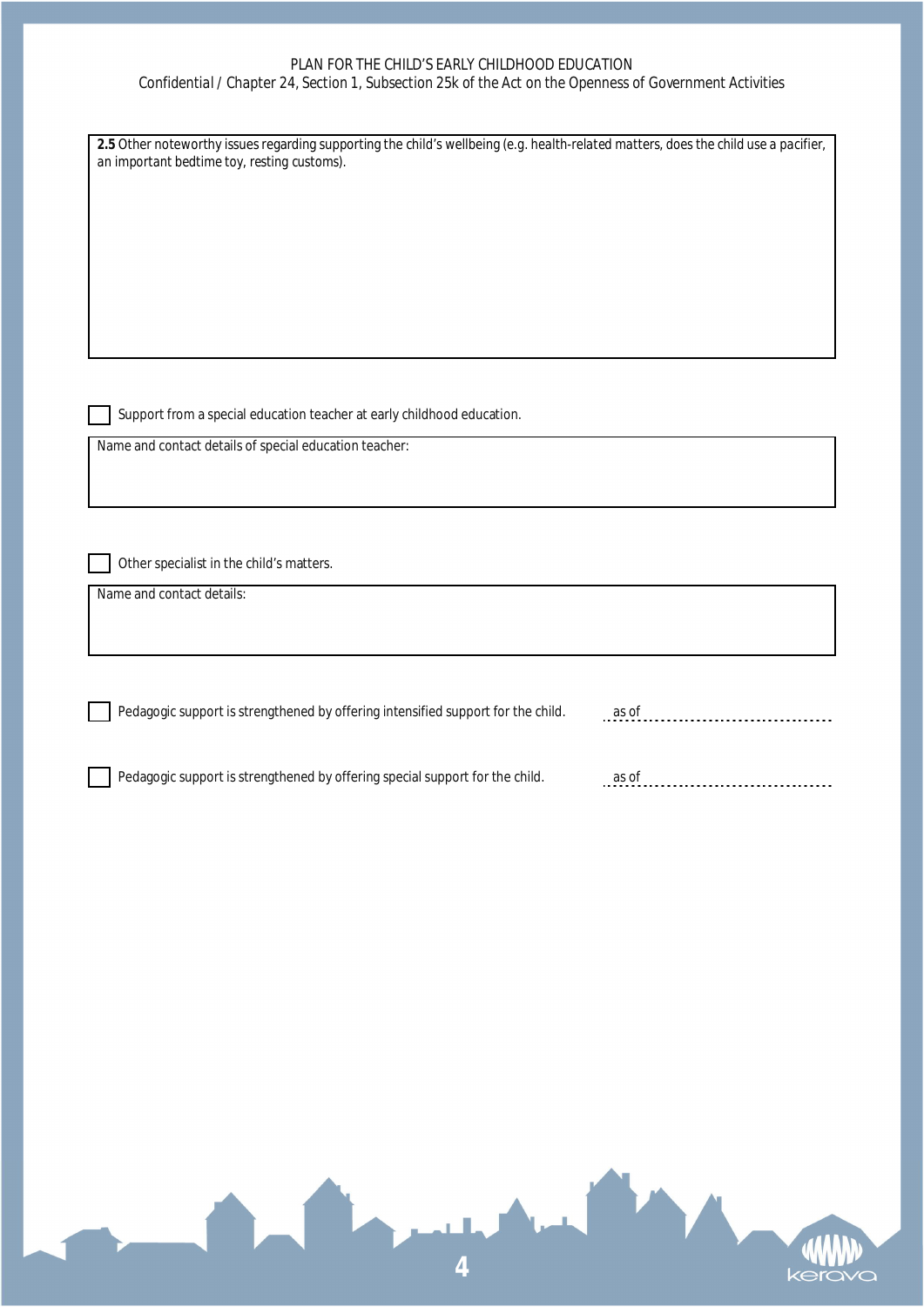## **3. ASSESSMENT OF HOW GOALS AND MEASURES IN THE CHILD'S POTENTIAL PREVIOUS EARLY CHILDHOOD EDUCATION PLAN HAVE BEEN REALISED**

**3.1** Realisation of goals.

**3.2** Other observations from the child's previous early childhood education plan.

### **4. GOALS FOR PEDAGOGIC ACTIVITIES AND MEASURES TO REACH THEM**

*The goals and measures relate to the education, teaching and care complex.*

**4.1** The child's strengths, interests and needs; how are they considered; if possible, the child's own goal.

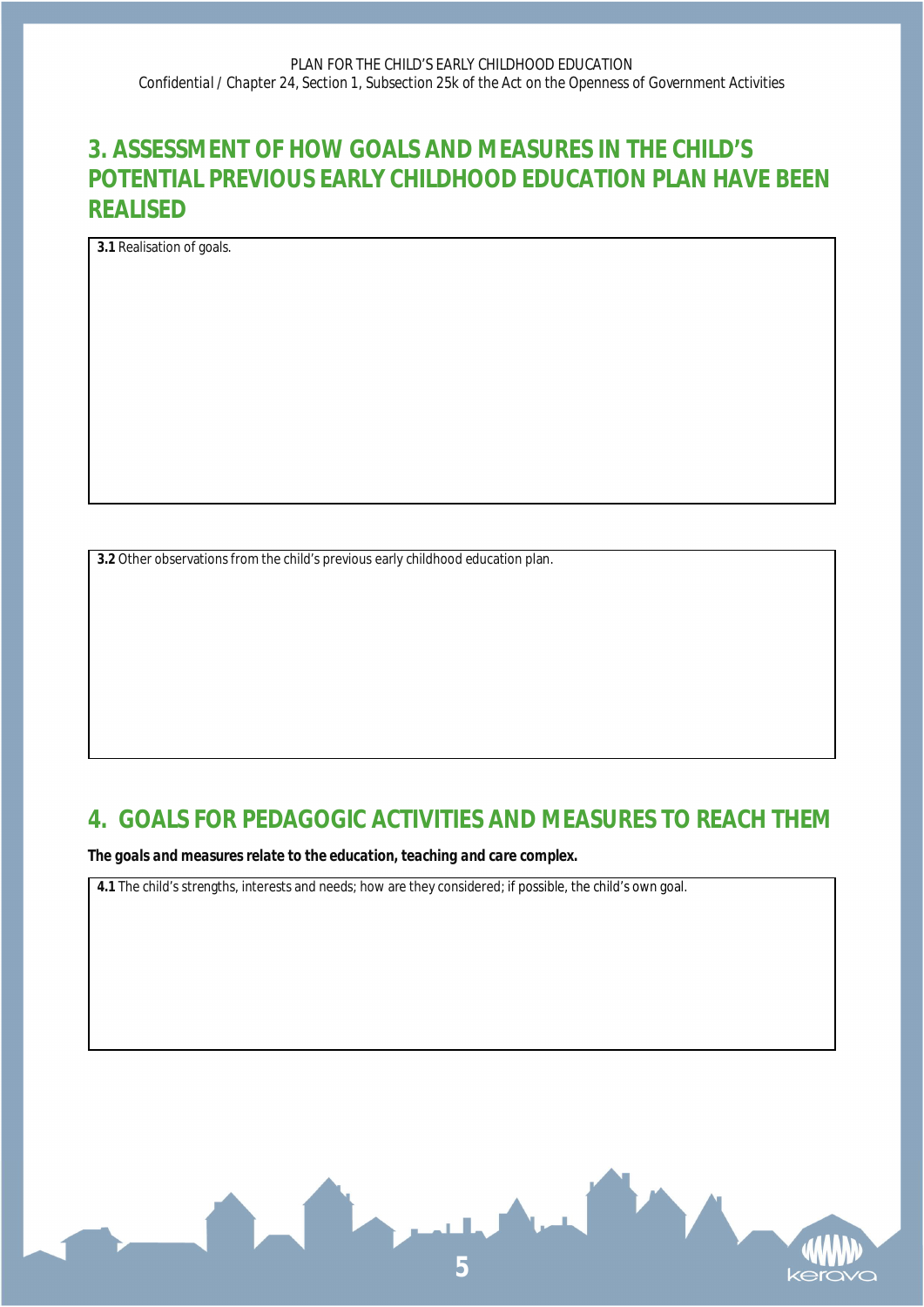*Issues to be considered when implementing pedagogy*

| 4.2 Goal of pedagogic activities. | 4.3 Pedagogic measures and methods to reach the goals and a<br>plan for implementation. |
|-----------------------------------|-----------------------------------------------------------------------------------------|
|                                   |                                                                                         |
|                                   |                                                                                         |
|                                   |                                                                                         |
|                                   |                                                                                         |
|                                   |                                                                                         |
|                                   |                                                                                         |
|                                   |                                                                                         |
|                                   |                                                                                         |
|                                   |                                                                                         |
|                                   |                                                                                         |
|                                   |                                                                                         |

**4.4** Potential other needs related to supporting development and learning; goals related to implementing the support; agreed arrangements and a plan for how to reach the goals.

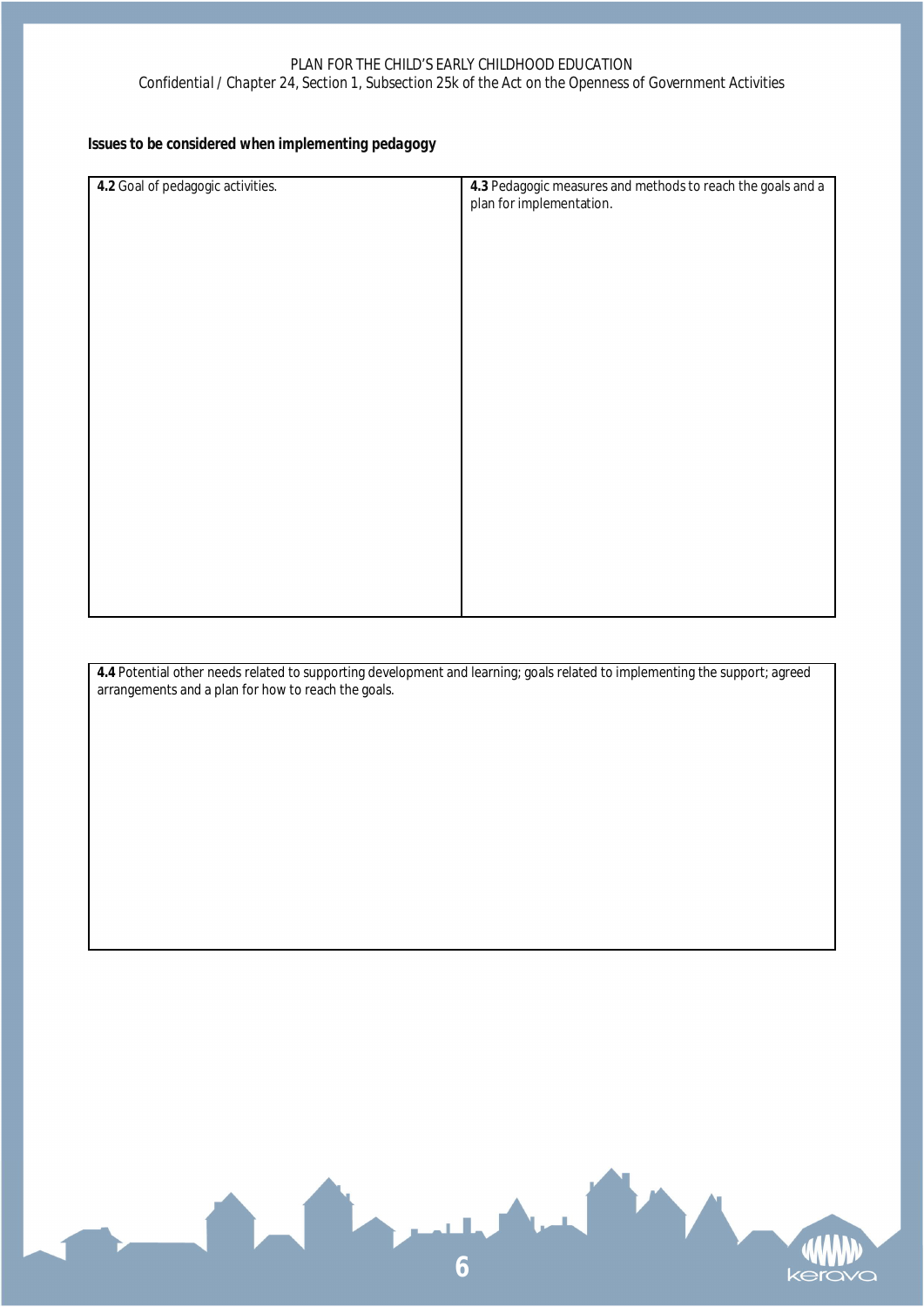#### *PLAN FOR THE CHILD'S EARLY CHILDHOOD EDUCATION*

#### *Confidential / Chapter 24, Section 1, Subsection 25k of the Act on the Openness of Government Activities*

| 4.5 Assessment of how the child's goals and measures have been realised in the child group's pedagogic activities and potential new goals. INSTRUCTIONS: Assess the realisation of points 4.2. and 4.3. |      |
|---------------------------------------------------------------------------------------------------------------------------------------------------------------------------------------------------------|------|
| $\overline{1}$ .                                                                                                                                                                                        | date |
| 2.                                                                                                                                                                                                      | date |
|                                                                                                                                                                                                         |      |
|                                                                                                                                                                                                         |      |
| 3.                                                                                                                                                                                                      | date |
| 4.                                                                                                                                                                                                      | date |

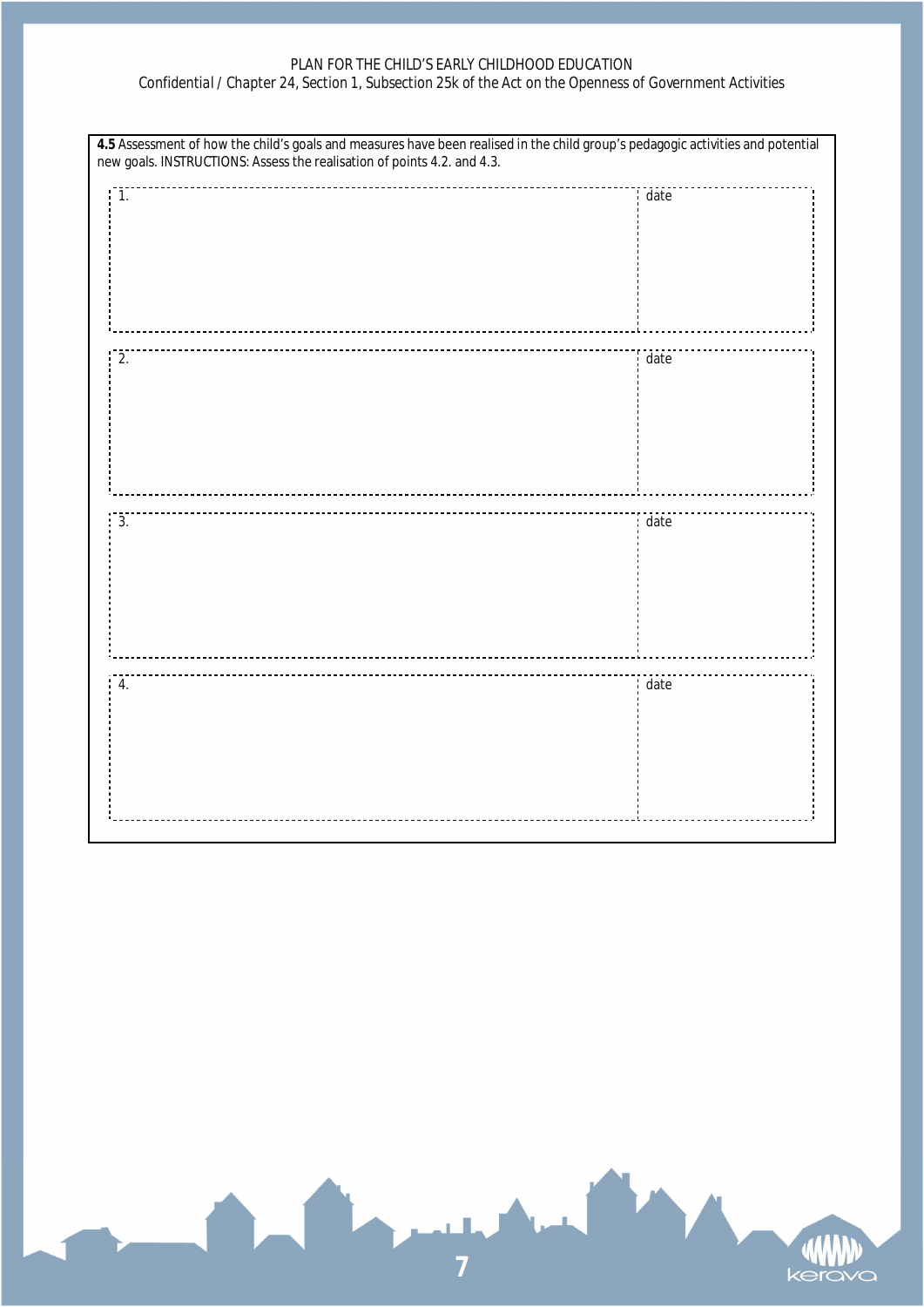#### *PLAN FOR THE CHILD'S EARLY CHILDHOOD EDUCATION*

#### *Confidential / Chapter 24, Section 1, Subsection 25k of the Act on the Openness of Government Activities*

| 4.6 How have the child's wishes and opinion been considered? (see point 2.3 and attachment 1: This is what I'm like! and at-<br>tachment 2: The child's own assessment of a day at early childhood education) Note down how the child's wishes and opinions<br>have been implemented in the pedagogic activities. |      |
|-------------------------------------------------------------------------------------------------------------------------------------------------------------------------------------------------------------------------------------------------------------------------------------------------------------------|------|
| $\overline{1}$ .                                                                                                                                                                                                                                                                                                  | date |
| 2.                                                                                                                                                                                                                                                                                                                | date |
| 3.                                                                                                                                                                                                                                                                                                                | date |
| 4.                                                                                                                                                                                                                                                                                                                | date |

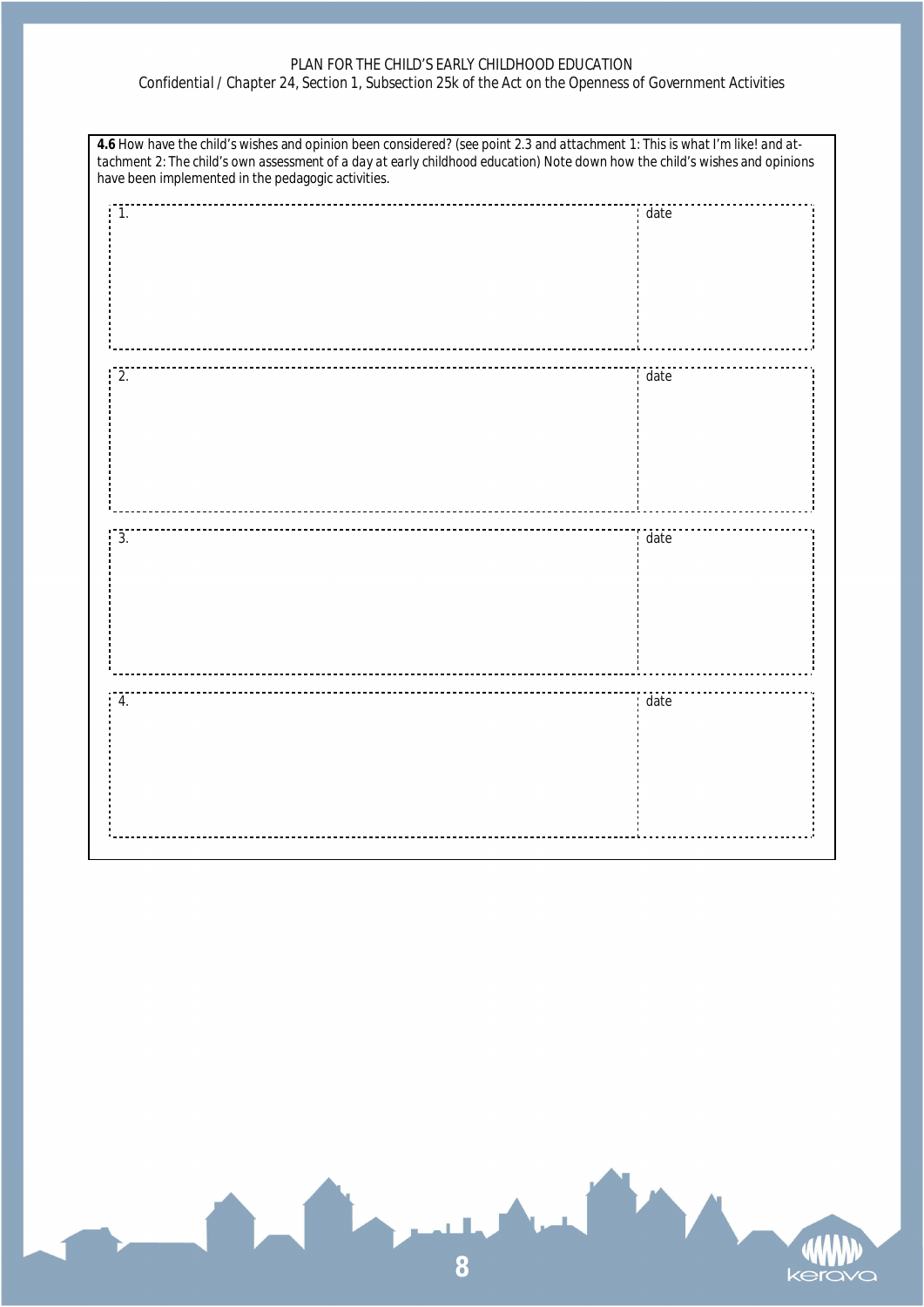## **5. OTHER DOCUMENTS AND PLANS POTENTIALLY UTILISED IN MAKING THE PLAN**

| Initial discussion form                                                                            |      |      |  |
|----------------------------------------------------------------------------------------------------|------|------|--|
| Information form                                                                                   |      |      |  |
| Agreement regarding the reserved early childhood education time                                    |      |      |  |
| Data transfer form                                                                                 |      |      |  |
| Medication plan                                                                                    |      |      |  |
| Feedback from the health examination for early childhood education                                 |      |      |  |
| Observation form for Finnish as a second language. Observation<br>date<br>completed on             |      |      |  |
| The child's photos at peda.net have been discussed and they have been used to<br>assess activities | date |      |  |
|                                                                                                    | date |      |  |
|                                                                                                    | date |      |  |
|                                                                                                    | date |      |  |
| Statement from a collaboration<br>partner, which one                                               |      | date |  |
| Other documents, please specify:                                                                   |      |      |  |